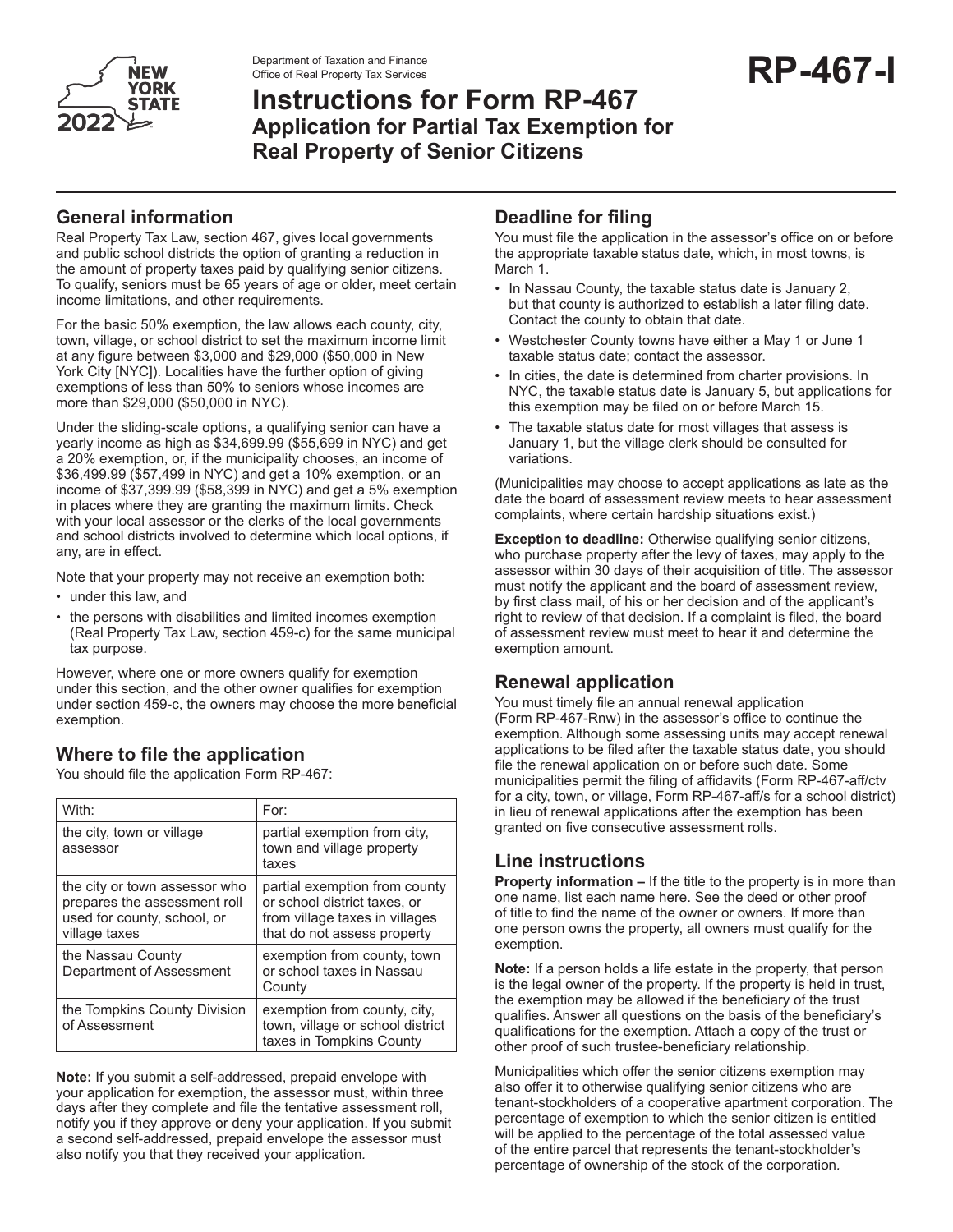Location of the property should conform to its description on the latest assessment roll. Contact your assessor for assistance in furnishing this description.

**Line 1 –** Each of the owners of the property must be 65 years of age or over, except that, where the owners are husband and wife, or are siblings, only one spouse or sibling need be 65 years or over. Age is determined as of the appropriate taxable status date. (Some municipalities may allow the exemption where an otherwise eligible owner becomes 65 years of age after the taxable status date but on or before December 31. Check with your assessor to determine if this option is in effect.)

Where an exemption was in effect on property owned by a married couple, to retain eligibility, a surviving widow or widower must be 62 years of age by the applicable taxable status date. Similarly, where the exemption was granted to a married couple and the older spouse leaves the property due to divorce, legal separation or abandonment, the exemption is retained if the remaining owner is at least 62 years of age.

You must provide satisfactory proof of age. You may provide proof of age from one of the following:

- **Driver license**
- Birth certificate
- Hospital birth record
- Social Security Administration affidavit of age
- Voter's registration record
- Census record
- Insurance record
- Marriage record
- Passport
- Military record
- Immigration document, etc.

Once you submit proof of age you will not have to submit it in future years unless specifically requested.

**Line 2 –** To qualify for the senior citizens exemption, you must show either that:

- your previous residence was granted the exemption, **or**
- that title was vested in the owner or all of the owners for at least 12 consecutive months prior to the date of filing the application.

In computing the 12-month period, it is important that:

- The period of ownership is not interrupted by:
	- a transfer of title to one spouse from the other.
	- a transfer of title to a surviving spouse from a deceased spouse either by will or operation of law.
- The period of ownership of a prior residence may be considered where:
	- there was a taking of the property by condemnation or other involuntary proceeding (except a tax sale) and another property has been acquired to replace the taken property.
	- the prior residence has been sold and a replacement purchase made within one year if both residences are within the State.

**Line 3 –** The applicant must provide proof of ownership of the particular property upon which the exemption is sought. Such proof might consist of a copy of the deed by which title was acquired by the applicant or other document indicating that title is vested in the applicant. Once this proof has been submitted, it will not have to be submitted in future years unless specifically requested by the assessor.

**Lines 4 and 5 –** The property must be the legal residence of. and must be occupied by, **all** owners of the property unless:

- a non-resident owner, who is the spouse or former spouse of the resident owner, is absent from the residence due to divorce, legal separation, or abandonment, **or**
- an owner is absent from the property while receiving health related services as an inpatient of a residential health care facility and the property is not occupied by anyone other than the spouse or co-owner of such owner. A residential health care facility is a nursing home or other facility that provides or offers lodging, board and physical care including, but not limited to, the recording of health information, dietary supervision and supervised hygienic services.

The property for which the exemption is sought also must be used exclusively for residential purposes. However, if a portion of the property is used for other than residential purposes, the senior citizens exemption will apply only to the portion used exclusively for residential purposes.

**Line 6 –** The exemption cannot be granted if the income of the owner, or the combined income of all the owners, for the applicable income tax year (defined below) exceeds the maximum income limit set by the locality. If the owner is married, the income of the spouse must be included in the total unless the spouse is absent from the residence due to a legal separation or abandonment. The income of a non-resident former spouse, who retains an ownership interest, is not included. You should contact the assessor to determine the locally applicable income limits.

In most cases, the income tax year to be used when applying for a 2022 exemption is 2020, meaning that 2020 income should be reported. However, in the following municipalities, the income tax year to be used is 2021, so 2021 income should be reported:

| City of Dunkirk in Chautauqua County                        |  |
|-------------------------------------------------------------|--|
| City of Elmira in Chemung County                            |  |
| City of Geneva in Ontario County                            |  |
| City of Glen Cove in Nassau County                          |  |
| City of Lockport in Niagara County                          |  |
| City of Oneida in Madison County                            |  |
| Cities of Rome and Utica in Oneida County                   |  |
| Cities of Mount Vernon, New Rochelle, Peekskill, and Rye in |  |
| <b>Westchester County</b>                                   |  |
| All towns in Westchester County                             |  |
| Villages of Harrison and Scarsdale in Westchester County    |  |

Income includes:

- all Social Security payments
- salary and wages (including bonuses)
- interest (including nontaxable interest on state or local bonds), total dividends
- net earnings from farming, rentals, business or profession (if any amounts have been claimed as depreciation for income tax purposes, they must be added back in)
- income from estates or trusts
- gains from sales and exchanges
- the total amount received from governmental or private retirement or pension plans
- annuity payments (excluding amounts representing a return of capital)
- alimony or support money
- unemployment insurance payments, disability payments, workers' compensation, etc.